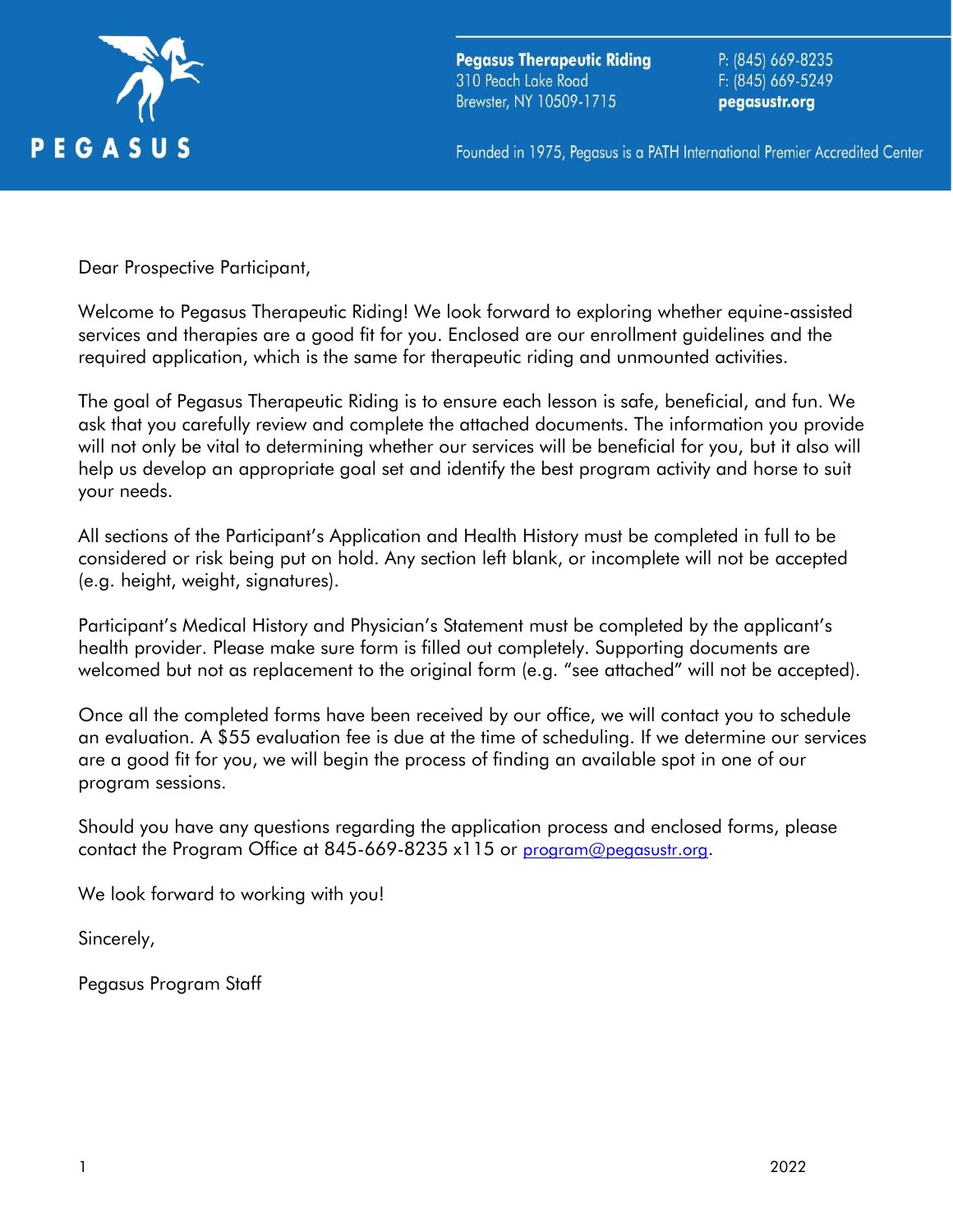

## Application and Enrollment Guidelines

Application Process: Applications are available upon request or following an online inquiry and brief telephone screening with program staff. Applications must be completed in full to be considered and include the following forms:

- Participant's Application and Health History
- Emergency Medical Treatment Information
- Liability Release
- Photo Release
- Participant's Medical History & Physician's Statement

Conditions for Acceptance and Continuation: All required forms must be complete and resubmitted annually *as well as* after any hospitalization, seizure, major illness, surgery or fracture. Participants must have the ability to assume a sitting posture, tolerate movement, and wearing a riding helmet. Participants must also have sufficient tolerance and attention span to benefit from 20 minutes of sustained activity.

Pegasus must have an appropriate opening for the participant's age and ability and have an instructor and suitable horse available to meet the rider's physical requirements such as height, weight, and muscle tone. While our overall weight limit is 180 *pounds*, we also utilize a height/weight scale for the safety of our participants, volunteers, and horses. Participants who are no longer eligible to ride with Pegasus due to our weight restrictions may be eligible to continue with Pegasus in our unmounted programs.

Due to the nature of therapeutic riding and other equine-assisted services and therapies, there are individuals for whom the Pegasus programs are no longer appropriate. Individuals accepted into our programs have periodic progress reviews (or as a result of rare occurrences during a program session). The professional staff may find that continuation in the program for a given individual is no longer appropriate.

Pegasus reserves the right to decide if we are unable to serve an applicant due to inaccessible resources and/or safety concerns including PATH, Intl. guidelines relating to precautions and/or contraindications for participation. This includes periodic progress reviews.

Contraindications to Participation: Seizure disorders may be a contraindication to riding and are evaluated based on precautions and contraindications for PATH, Intl. Centers. *Other contraindications* include but are not limited to atlantoaxial instability, uncontrolled behavior, loud outbursts and/or unmanageability, open sores, unstable spine or a serious heart condition, spontaneous fractures or recent fracture, recent surgery without subsequent physician's release, obesity, acute arthritis, inability to safely transfer from ramp to horse, as well as dismount. Pegasus must be notified prior to a lesson if a participant has had a seizure, or has had medical attention or medication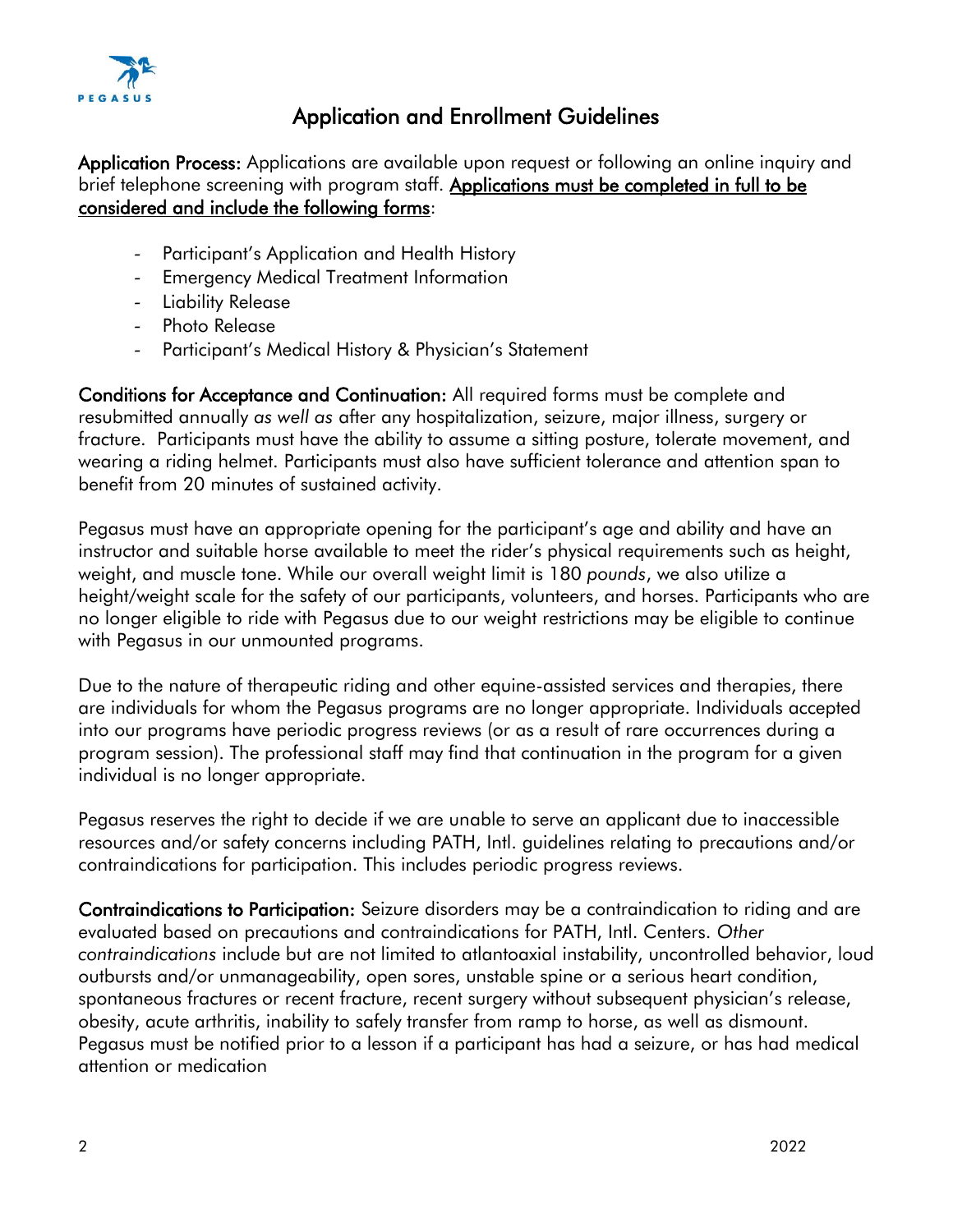

changes; is hospitalized or experiences anything which would affect behavior, safety, or functioning while at class.

Scheduling: Pegasus offers four sessions per year – Spring, Summer, Fall, and Winter (unmounted). Group lessons are 45 minutes in length and are usually grouped homogeneously with participants of similar age, skillsets, and goals. Private lessons are 30 minutes and are based on individual needs and schedule availability. Pegasus Farm operates 6 days a week, from Monday through Saturday.

Attendance: Participants are expected to arrive on time for each class – we ask arrival to be 15 minutes before the scheduled start time. If a participant has not arrived (and has not called to advise of lateness) within 10 minutes after the start of the class, his/her scheduled horse is returned to the barn and volunteers are given other assignments. There is not a make-up opportunity. Please understand that lateness has a negative impact on all participants in the group and diminishes the quality of the lesson.

Because Pegasus maintains a waitlist, consistent attendance is expected from all participants. If you are unable to attend a regularly scheduled session, notification must be made by calling the *Pegasus Participant/Volunteer Hotline at 845-669-8102*. Please leave a message so sufficient notice may be provided to staff and volunteers. Excessive absences may lead to being excused from a program.

Make-up sessions are not available unless Pegasus needs to cancel classes due to some unforeseen circumstances such as inclement weather. All participants will be notified at least two hours in advance, if possible, by email of the cancellation. There will also be notices posted on the Pegasus website homepage as well as our Facebook page. An opportunity to re-schedule may be provided. If Pegasus cannot re-schedule, a credit will be applied.

Fee for Service: The actual cost for one participant to ride in one lesson is \$200.00. Pegasus is able to subsidize the majority of this cost through the generosity of individual and corporate sponsors as well as foundation grants and proceeds from fundraising events. The fee that participants are asked to pay is \$55.00 per lesson plus a \$25.00 insurance fee each semester. Families that need additional support can apply for financial aid which is awarded based upon the availability of funds and the financial need of the participants and/or their family. Financial aid requests must be completed yearly and further information can be obtained from administrative staff in the business office. Excessive absences may mean the withdrawal of future financial aid support. Lessons are paid on a program session basis. Tuition is due when invoices are received unless a pre-arranged payment plan or financial aid has been established through individual arrangements with the business office. All balances must be cleared before participating in the next program session.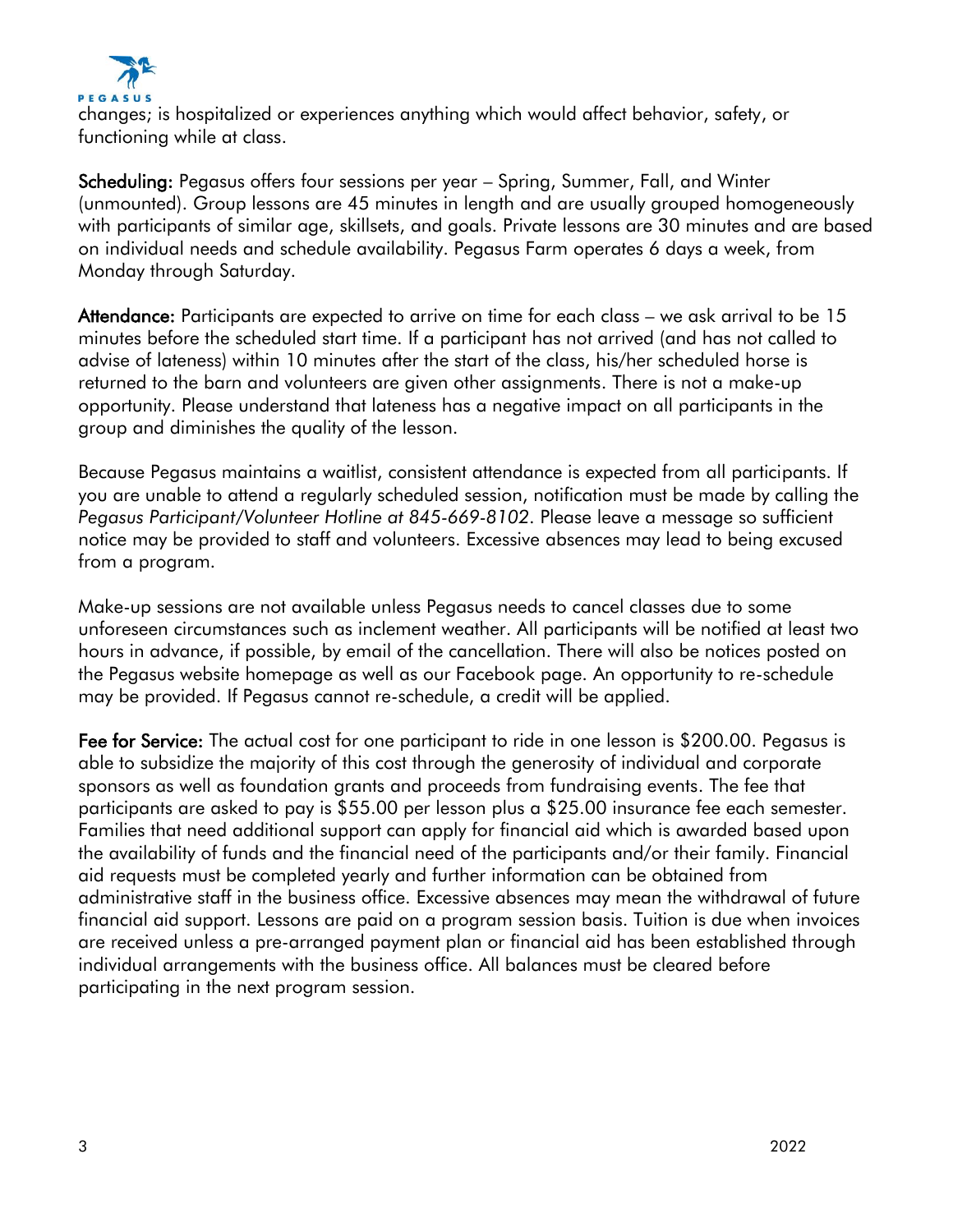

Horse Selection: Riders are matched with horses for a variety of reasons including movement, physical attributes, and individual characteristics. Horse selection is the exclusive decision of instructors and program staff. Parents and riders are not involved in the selection process.

Attire: Participants should dress appropriately for the weather. For safety, we highly recommend proper footwear; at a minimum, a sturdy shoe or boot with a heel (such as paddock boots), and participants must wear long pants. If needed, please remember well-fitting gloves (not mittens) that will allow the participants to hold brushes, use buckles, clips, etc. Pegasus requires participants to purchase their own ASTM-FEI approved helmet to assure proper fit and for hygiene; to be worn during all mounted and unmounted activities. Check your local equestrian stores who will be able to assist you with proper attire and footwear.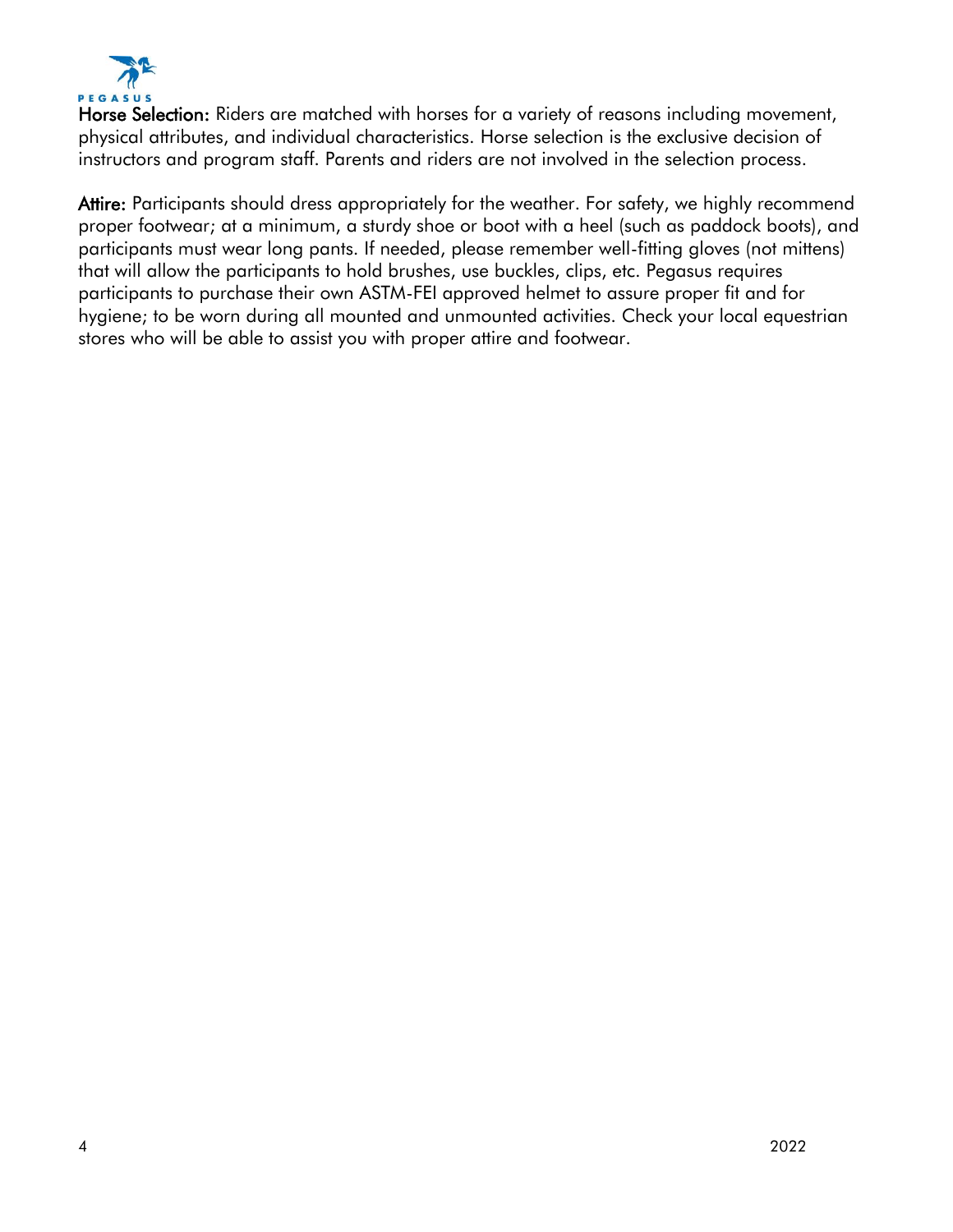

**Pegasus Therapeutic Riding** 310 Peach Lake Road Brewster, NY 10509-1715

P: (845) 669-8235 F: (845) 669-5249 pegasustr.org

Founded in 1975, Pegasus is a PATH International Premier Accredited Center

# *Participant's Application and Health History*

| <b>GENERAL INFORMATION</b>                                                                                                                                                                                                    |               |   |          |                       |  |
|-------------------------------------------------------------------------------------------------------------------------------------------------------------------------------------------------------------------------------|---------------|---|----------|-----------------------|--|
| Participant name: ________________________                                                                                                                                                                                    |               |   |          |                       |  |
| Height: ___________ Weight: ___________ Gender: $M \Box$ F $\Box$ Date of birth: ________________ Age: _________                                                                                                              |               |   |          |                       |  |
|                                                                                                                                                                                                                               |               |   |          |                       |  |
|                                                                                                                                                                                                                               |               |   |          |                       |  |
|                                                                                                                                                                                                                               |               |   |          |                       |  |
|                                                                                                                                                                                                                               |               |   |          |                       |  |
|                                                                                                                                                                                                                               |               |   |          |                       |  |
|                                                                                                                                                                                                                               |               |   |          |                       |  |
|                                                                                                                                                                                                                               |               |   |          |                       |  |
|                                                                                                                                                                                                                               |               |   |          |                       |  |
|                                                                                                                                                                                                                               |               |   |          |                       |  |
|                                                                                                                                                                                                                               |               |   |          |                       |  |
|                                                                                                                                                                                                                               |               |   |          |                       |  |
|                                                                                                                                                                                                                               |               |   |          |                       |  |
|                                                                                                                                                                                                                               |               |   |          |                       |  |
| Employer: and the contract of the contract of the contract of the contract of the contract of the contract of the contract of the contract of the contract of the contract of the contract of the contract of the contract of |               |   |          |                       |  |
|                                                                                                                                                                                                                               |               |   |          |                       |  |
|                                                                                                                                                                                                                               |               |   |          | <b>HEALTH HISTORY</b> |  |
| Diagnosis:                                                                                                                                                                                                                    |               |   |          |                       |  |
| Please indicate current or past special needs in the following areas:                                                                                                                                                         |               |   |          |                       |  |
| Area                                                                                                                                                                                                                          | $Y \parallel$ | N | Comments |                       |  |
| Vision                                                                                                                                                                                                                        |               |   |          |                       |  |
| Hearing<br>Sensation                                                                                                                                                                                                          |               |   |          |                       |  |
| Communication                                                                                                                                                                                                                 |               |   |          |                       |  |
| Heart                                                                                                                                                                                                                         |               |   |          |                       |  |
| Asthma                                                                                                                                                                                                                        |               |   |          |                       |  |
| Digestion                                                                                                                                                                                                                     |               |   |          |                       |  |
| Elimination                                                                                                                                                                                                                   |               |   |          |                       |  |
| Circulation                                                                                                                                                                                                                   |               |   |          |                       |  |
| Emotional/Mental Health                                                                                                                                                                                                       |               |   |          |                       |  |
| Behavioral                                                                                                                                                                                                                    |               |   |          |                       |  |
| Pain                                                                                                                                                                                                                          |               |   |          |                       |  |
| Bone/Joint                                                                                                                                                                                                                    |               |   |          |                       |  |
| Muscular                                                                                                                                                                                                                      |               |   |          |                       |  |
| Thinking/Cognition                                                                                                                                                                                                            |               |   |          |                       |  |
| Allergies                                                                                                                                                                                                                     |               |   |          |                       |  |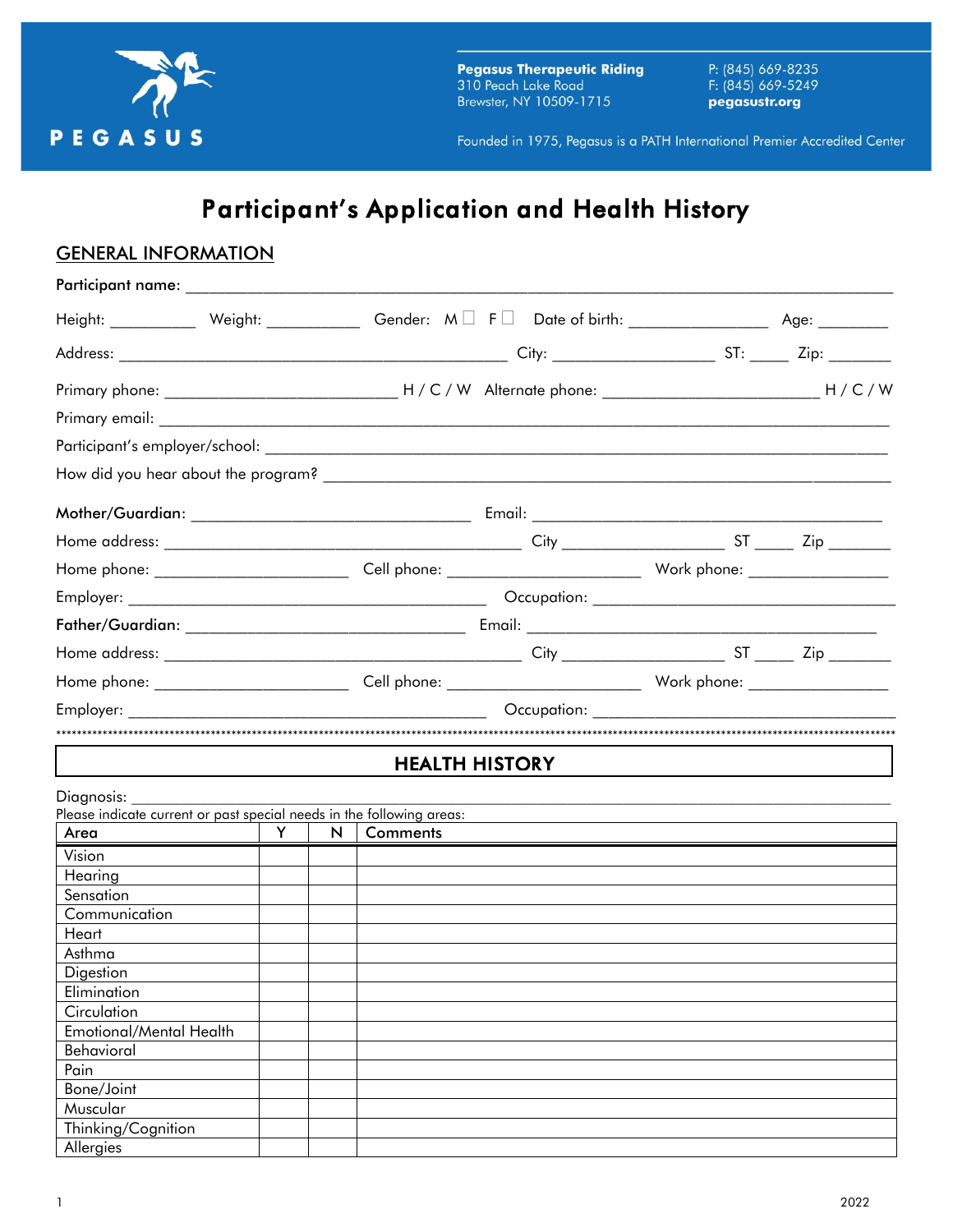

#### Describe abilities/difficulties in these areas (be specific and detailed as this will provide Pegasus staff with helpful information to develop session goals):

Physical Function (e.g. mobility skills such as assistance required, equipment needed, transfers, walking, wheelchair use, stair climbing):

Cognitive Abilities/Social Function (e.g. leisure interests; relationships/family structure; support systems; companion animals; fears/concerns; behavior challenges/strategies; work/school; communication abilities; reading/writing abilities):

Goals (e.g. reason you are applying for participation and what you would like to accomplish):

Would you be willing to take your child out of school early in order to participate in our programs? Yes  $\Box$  No  $\Box$ Please be advised that some of our programs may necessitate early dismissal from school. Pegasus can provide documentation of participation in our therapeutic program.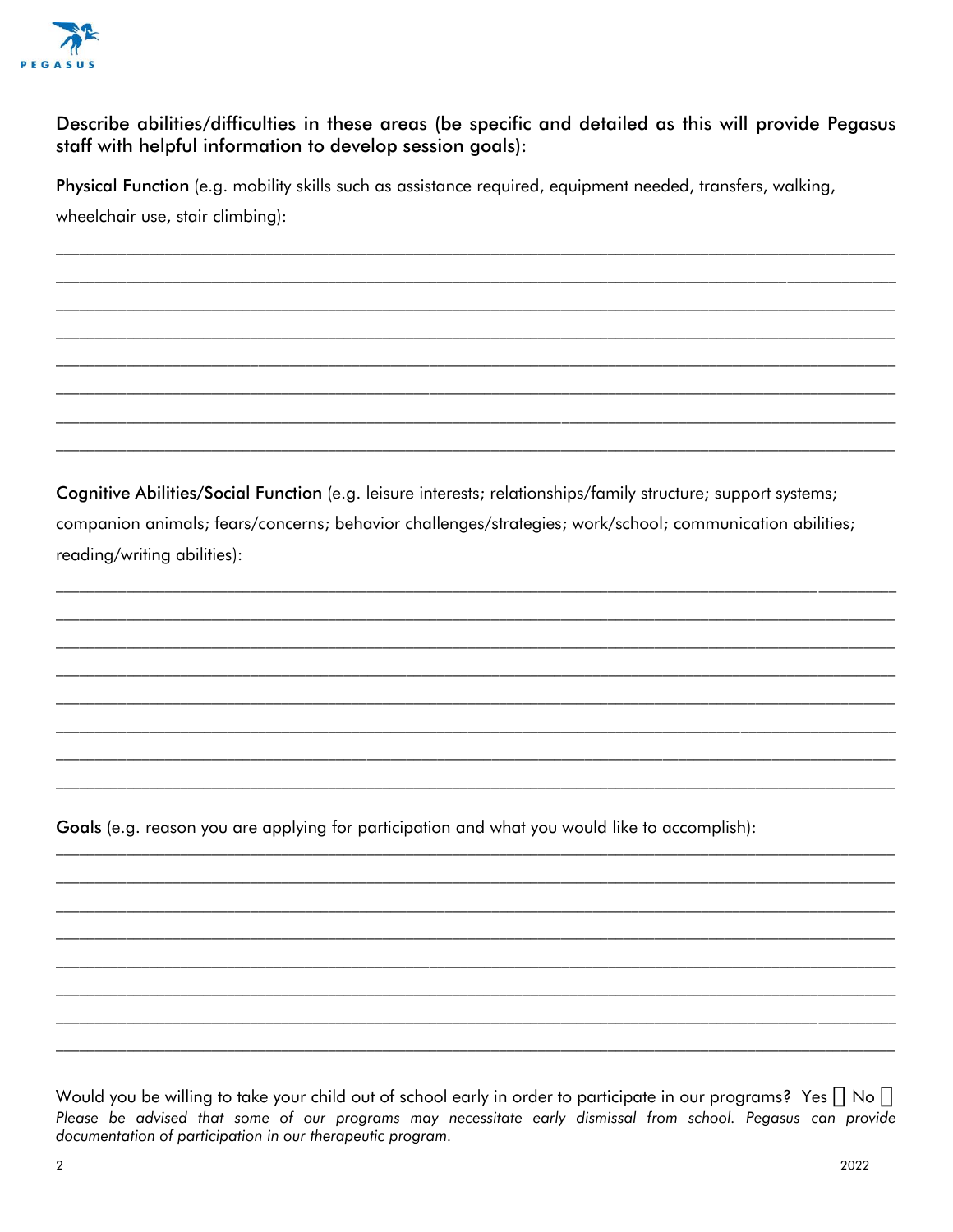

## *EMERGENCY MEDICAL TREATMENT INFORMATION*

| In the event of an emergency, contact: |               |
|----------------------------------------|---------------|
|                                        |               |
|                                        |               |
| Name:                                  | Relationship: |

|       | Phone $H / C / W$ : |
|-------|---------------------|
| Name: | Relationship:       |
|       | Phone $H / C / W$ : |

If emergency medical aid/treatment is required due to illness or injury during the process of receiving services, or while being on the property of the agency, I authorize Pegasus Therapeutic Riding, Inc. to:

1. Secure and retain medical treatment and transportation if needed.

2. Release client records upon request to the authorized individual or agency involved in the medical emergency treatment.

## *CONSENT PLAN*

This authorization includes x-ray, surgery, hospitalization, medication and any treatment procedure deemed

"lifesaving" by the physician. This provision will only be invoked if the person(s) listed is/are unable to be

#### reached.  *CONSENT DO NOT CONSENT*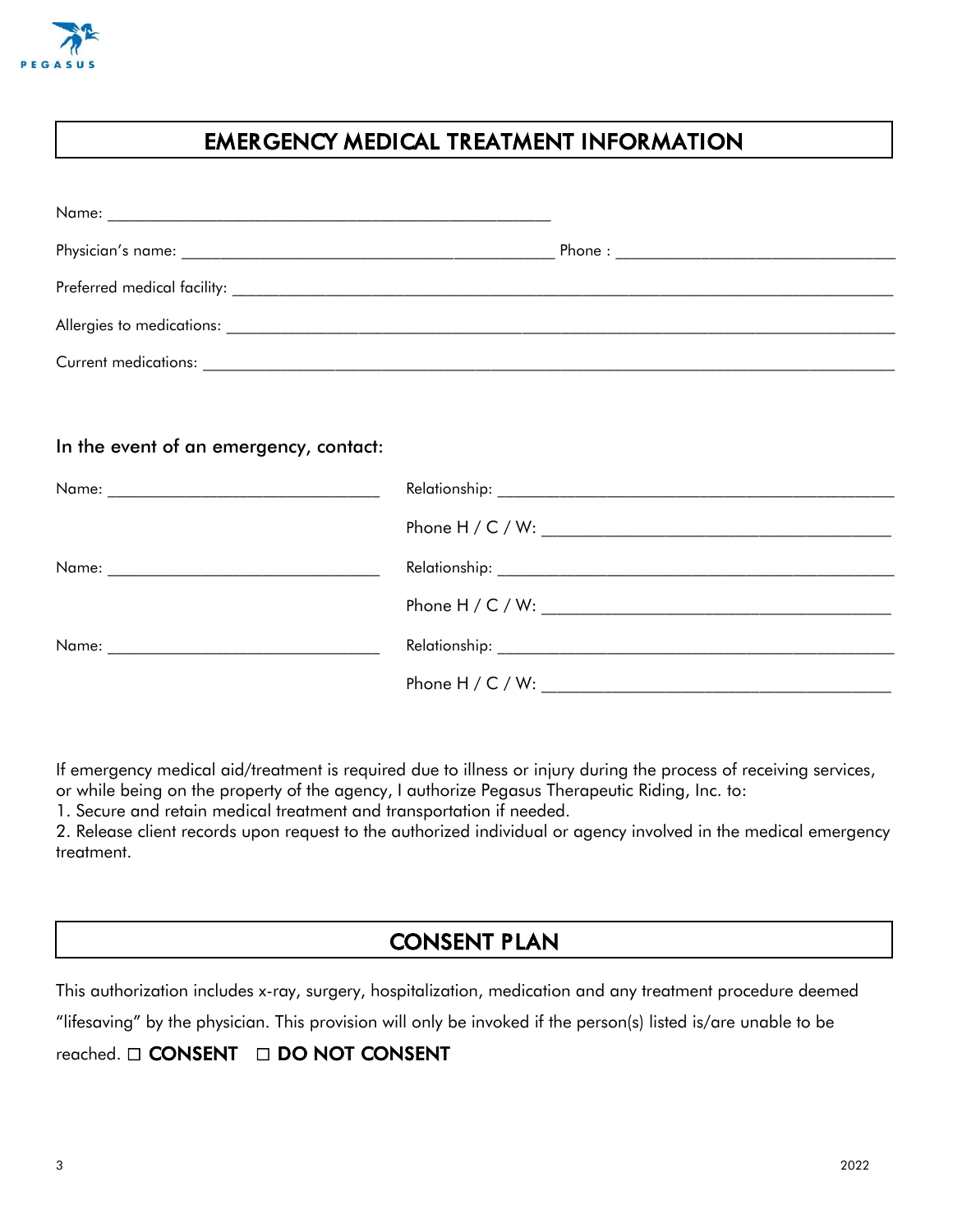

## *LIABILITY RELEASE*

As a participant at PEGASUS THERAPEUTIC RIDING, INC. I acknowledge the risks and potential for risks of horseback riding and related equine activities, including grievous bodily harm. However, I feel that the possible benefits to myself/my child/my ward are greater than the risk assumed. I hereby, intending to be legally bound for myself, my heirs and assigns, executors, and administrators, waive and release forever all claims for damages against PEGASUS THERAPEUTIC RIDING, INC., its Board of Directors, Instructors, Therapists, Aids, Volunteers, Employees and/or any farms, stables, clubs and its officers, directors, employees, agents, landowner and members for any and all injuries and/or losses I/my child/my ward may sustain while participating in the Program from whatever cause including but not limited to the negligence of these released parties. This hold harmless agreement shall extend to all activities engaged in including but not limited to equineassisted therapeutic activities and horseback riding.  *CONFIRM*

## *PHOTO RELEASE*

For valuable consideration given and which is hereby acknowledged, the undersigned hereby grants to PEGASUS THERAPEUTIC RIDING, INC. permission to take or have taken still and moving photographs and films, including television pictures of my child/self and consents and authorizes PEGASUS THERAPEUTIC RIDING, INC., its advertising agencies, news media, and any others persons interested in Pegasus Therapeutic Riding, Inc., and its work, to use and reproduce the photographs, films and pictures and to circulate and publicize the same by all means including but not limited to newspapers, television media, email, website, social media, brochures, pamphlets, instructional material, books, clinical material, and any other form of media. With respect to the foregoing matters, no inducements or promises have been made to me/us to secure my/our signature(s) to this release other than the intention of Pegasus Therapeutic Riding, Inc. to use or cause to be used such photographs, films and pictures for the primary purpose of promoting and aiding PEGASUS THERAPEUTIC RIDING, INC. and its work.  *CONSENT DO NOT CONSENT*

## *ACKNOWLEDGEMENT STATEMENT*

*"I certify that all the information provided on this form is true, accurate, and up to date, and guarantee to alert Pegasus staff to any changes or updates."*

#### ${\sf Signature:}$

Signature of parent/legal guardian/conservator of Participant in his/her name. REQUIRED if Participant is under 18.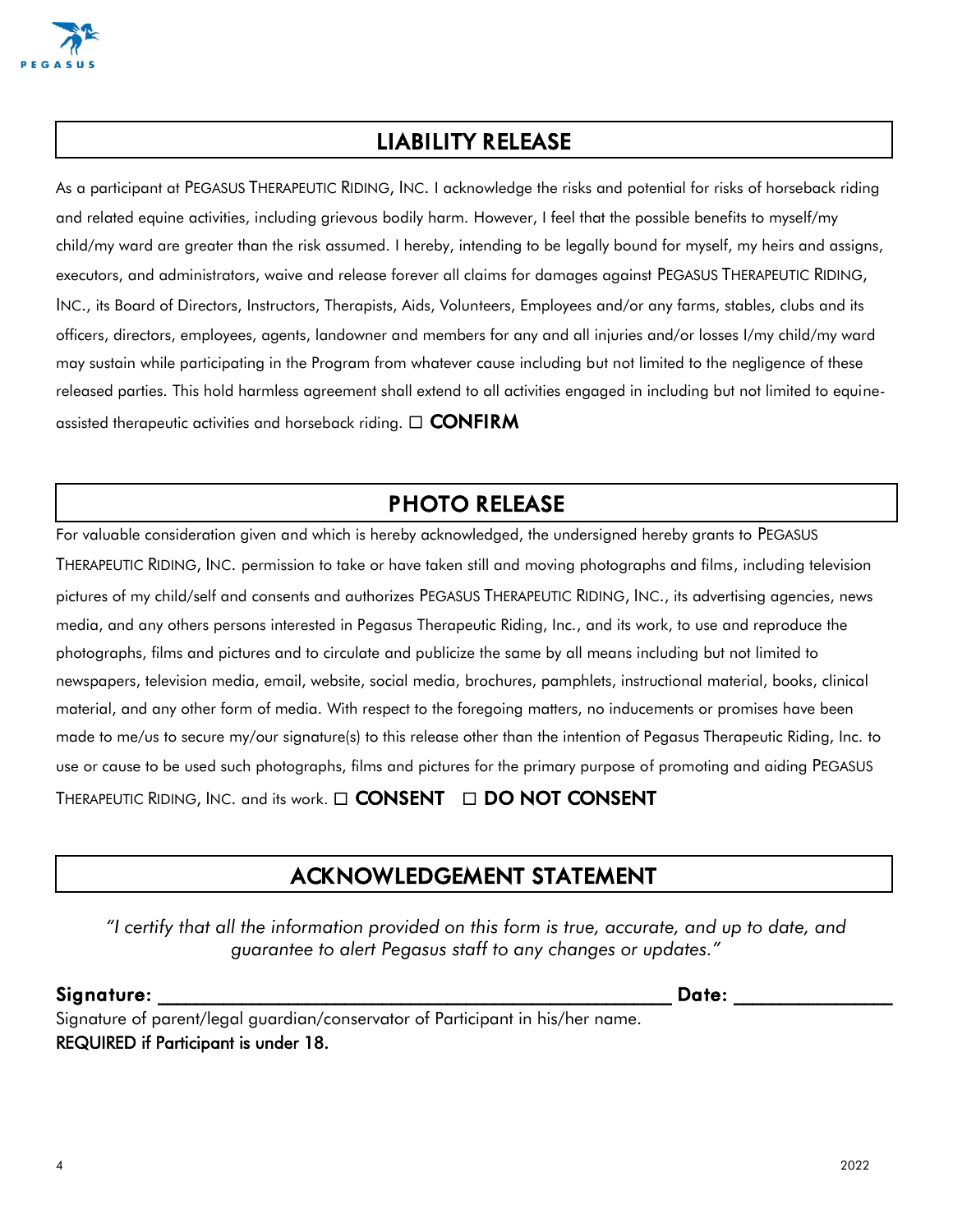

# *BASIC RULES FOR PARTICIPANTS*

### *ALL PARTICIPANTS WILL:*

- Call the HOTLINE (845-669-8102) when unable to attend at regularly scheduled day and time especially if your situation changes at the last minute
- Will not bring dogs or pets on the premises at any time. Exceptions will be made for service dogs
- Walk when on the premises
- Use appropriate voices and avoid sudden movements, particularly near the horses
- Not chew gum or eat while in program
- Wear appropriate clothes and shoes for riding, avoiding loose or floppy items
- Wear a currently ASTM/SEI-approved helmet for all riding
- Not approach or feed any animals unless accompanied by Pegasus personnel who have been given explicit permission from the Pegasus instructor
- Prior to the mounted and/or unmounted activities, inform the instructor of any changes in the participant's medical condition
- Prior to the mounted and/or unmounted activities, inform the instructor of any experiences which would affect the participant's behavior, safety or functions while at Pegasus
- Inform the instructor of any schedule changes or conflicts which would affect the participant's attendance
- **Example 1** Absolutely not smoke anywhere on the premises

### *ALL OTHERS WAITING OR OBSERVING PROGRAM WILL:*

- Closely supervise participants, siblings of participants or visitors while on the premises
- Remain at Pegasus location during participant activities, unless otherwise discussed with Pegasus personnel
- **Remain outside the riding areas at all times**
- **E** Ask permission from the instructor to take photographs or video, especially with lights or a flash
- Wait for Pegasus personnel to mount or dismount the participants
- Not approach or feed any animals unless accompanied by a Pegasus personnel who has been given explicit permission by the Pegasus instructor
- Use appropriate voices and avoid sudden movements, particularly near the horses
- **E** Absolutely not smoke anywhere on the premises

Failure to follow the established safety procedures, demonstration of inappropriate and/or abusive behavior towards others, incidents due to the use of drugs or alcohol, and demonstration of mistreatment/abuse of equines and/or other animals on the site may result in immediate dismissal from Pegasus.

I have read and agree to adhere to the basic rules and procedures outlined above.

### *Signature Date*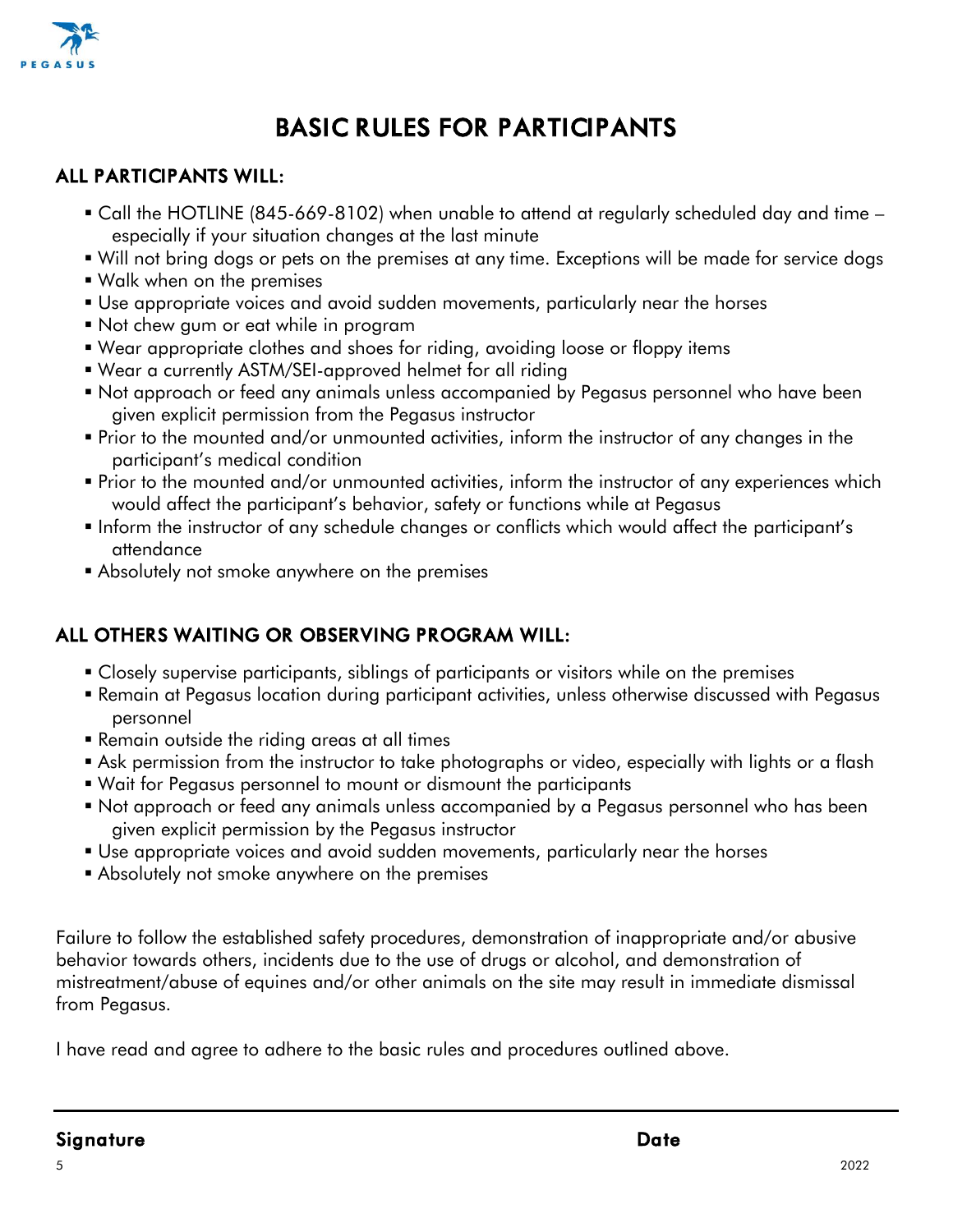

## *Pegasus Therapeutic Riding, Inc. COVID-19 Acknowledgement of Risk & Acceptance of Services*

I, **EXECT:** (Participant or Volunteer Name), am aware of the risks of contracting COVID-19 while at Pegasus Therapeutic Riding, Inc. ("Pegasus"). I am aware that face to face services may increase my risk of contracting and passing on the COVID-19 Coronavirus and agree to hold harmless Pegasus, its staff, participants, volunteers and all others I may come in contact with during the time of services.

I agree to follow all guidelines and policies required by Pegasus including:

- Performing a self-health check prior to coming and cancelling services if I am exhibiting symptoms of COVID-19 or have been in contact with someone who has tested positive or presented symptoms of COVID-19 such as cough, congestion or runny nose, fever or chills, shortness of breath or difficulty breathing, fatigue, muscle or body aches, headache, new loss of taste or smell, sore throat, nausea or vomiting or diarrhea.
- Following Pegasus's policies for personal protection, social distancing and disinfecting, including wearing face covering upon arrival and throughout activities.
- Understanding my family members or caregivers will be required to remain in their vehicle or wait for me in designated area only as indicated by staff.

Pegasus will engage in regular cleaning and sanitizing of riding equipment, grooming supplies, helmets and frequently touched areas in between lessons as recommended by the CDC.

I agree to follow these policies and hold harmless all individuals associated with my services at Pegasus Therapeutic Riding, Inc.

*Signature Date*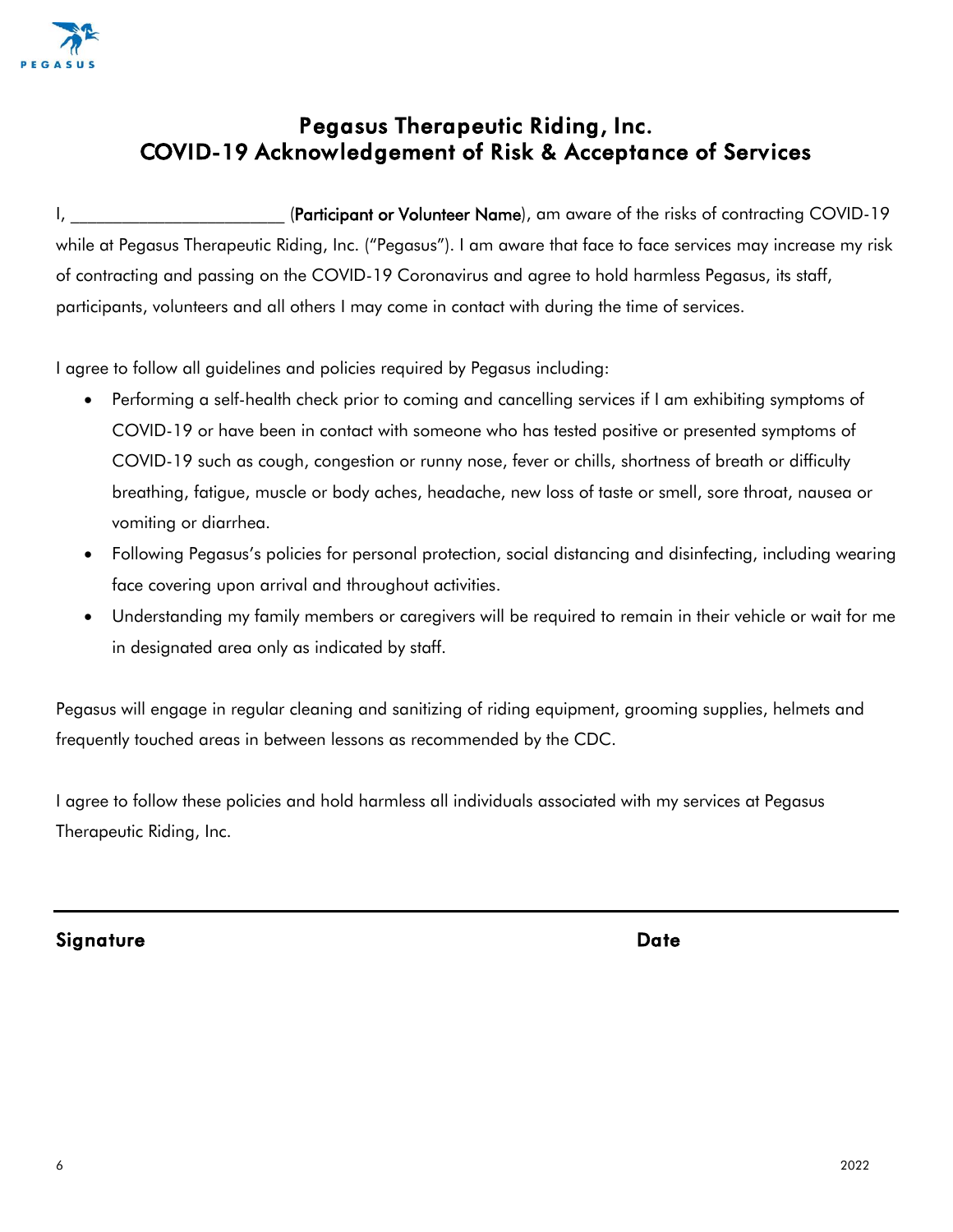

**Pegasus Therapeutic Riding** 310 Peach Lake Road Brewster, NY 10509-1715

P: (845) 669-8235<br>F: (845) 669-5249 pegasustr.org

Founded in 1975, Pegasus is a PATH International Premier Accredited Center

Dear Health Care Provider:

In order to safely provide equine-assisted therapeutic services, our center requests that you complete/update the attached Medical History and Physician's Statement Form.

Please note the following conditions may suggest precautions and contraindications to horseback riding and other equine-assisted activities and be advised that there is an inherent risk of injury. Therefore, please note whether these conditions are present, and to what degree.

#### Orthopedic and a settlement of the Medical

Atlantoaxial Instability - include neurologic symptoms Allergies Coxa Arthrosis **Asthma** Cranial Deficits Cardiac Condition Heterotopic Ossification/Myositis Ossificans Blood Pressure Control Joint Subluxation/Dislocation Exacerbations of medical condition Osteoporosis/Low Bone Density **Example 20** Hemophilia Pathologic Fractures **Peripheral Vascular Disease** Spinal Joint Fusion/Fixation Lack of Truncal Stability Spinal Joint Instability/Abnormalities Lack of Head/Neck Control

#### Neurologic

Traumatic Brain Injury **Psychological** Seizure Disorders **Animal Abuse** Animal Abuse Hydrocephalus/Shunt **Physical/Sexual/Emotional Abuse** Spina Bifida/Tethered Cord/ Chiari Malformation Fire Settings

Age - under 4 years Indwelling Catheters/Medical Equipment Medications - e.g. photosensitivity Poor Endurance Skin Breakdown

Recent Surgeries

Substance Abuse **Other Behaviors that can pose a safety risk Department Community** Behaviors that can pose a safety risk

Thank you very much for your assistance. If you have any questions or concerns regarding this patient's participation in equine assisted activities, please feel free to contact the center at the address/phone indicated above.

 $\_$  , and the contribution of the contribution of  $\overline{\phantom{a}}$  ,  $\overline{\phantom{a}}$  ,  $\overline{\phantom{a}}$  ,  $\overline{\phantom{a}}$  ,  $\overline{\phantom{a}}$  ,  $\overline{\phantom{a}}$  ,  $\overline{\phantom{a}}$  ,  $\overline{\phantom{a}}$  ,  $\overline{\phantom{a}}$  ,  $\overline{\phantom{a}}$  ,  $\overline{\phantom{a}}$  ,  $\overline{\phantom{a}}$  ,  $\over$